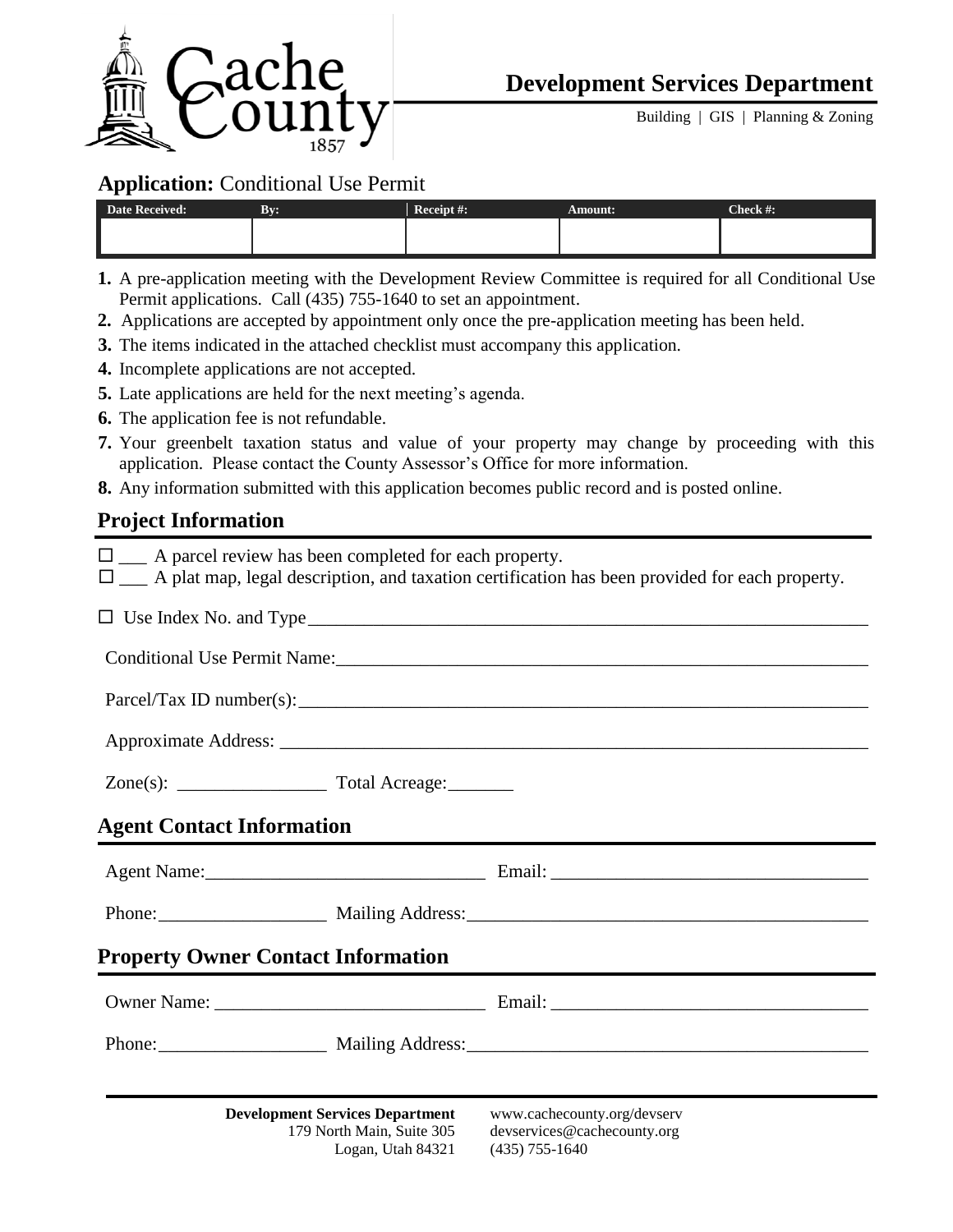# **Review Process**

- **1)** Staff will review the application with the applicant to ensure that the information submitted is sufficient to completely review the project.
- **2)** Complete applications are forwarded to the necessary county departments for review and comment. The application, site visits, and department reviews are used in the preparation of the staff report that is presented to the county land use authority and is available to all interested parties and is posted online at http://www.cachecounty.org/pz/.
- **3)** Notices are posted in the Herald Journal and mailed to the property owner(s) and surrounding property owner(s) within 300 feet of the project boundary. Agendas are posted online at www.cachecounty.org and at http://www.utah.gov/pmn/index.html.
- **4)** Projects requiring County Council approval are placed on the next available council agenda once the Planning Commission has made a recommendation. Staff forwards the staff report, the Planning Commission's recommendation, and any other pertinent information for County Council's review.

| <b>2022 Meeting Dates and Application Deadlines</b>           |                                          |  |                                                 |  |                                                                         |                                          |  |  |
|---------------------------------------------------------------|------------------------------------------|--|-------------------------------------------------|--|-------------------------------------------------------------------------|------------------------------------------|--|--|
| <b>Planning Commission</b><br>$(1st Thursday of each month*)$ |                                          |  | <b>County Council</b><br>$(2nd & 4th Tuesday*)$ |  | <b>Board of Adjustments</b><br>(3 <sup>rd</sup> Thursday of each month) |                                          |  |  |
| <b>Application</b><br><b>Deadline</b><br>3:00 PM              | <b>MEETING</b><br><b>DATE</b><br>5:30 PM |  | <b>MEETING</b><br><b>DATE</b><br>5:00 PM        |  | <b>Application</b><br><b>Deadline</b><br>3:00 PM                        | <b>MEETING</b><br><b>DATE</b><br>6:00 PM |  |  |
| 1 Dec 21                                                      | 6 Jan                                    |  | 11 Jan<br>25 Jan                                |  | 30 Dec 21                                                               | 20 Jan                                   |  |  |
| 5 Jan                                                         | 3 Feb                                    |  | 8 Feb<br>22 Feb                                 |  | 27 Jan                                                                  | 17 Feb                                   |  |  |
| 2 Feb                                                         | 3 Mar                                    |  | 8 Mar<br>22 Mar                                 |  | 24 Feb                                                                  | 17 Mar                                   |  |  |
| 2 Mar                                                         | 7 Apr                                    |  | 12 Apr<br>26 Apr                                |  | 31 Mar                                                                  | 21 Apr                                   |  |  |
| 6 Apr                                                         | 5 May                                    |  | 10 May<br>24 May                                |  | 28 Apr                                                                  | 19 May                                   |  |  |
| 4 May                                                         | 2 Jun                                    |  | 14 Jun<br>28 Jun                                |  | 26 May                                                                  | 16 Jun                                   |  |  |
| 1 Jun                                                         | 7 Jul                                    |  | 12 Jul<br><b>26 Jul</b>                         |  | 30 Jun                                                                  | 21 July                                  |  |  |
| 6 Jul                                                         | 4 Aug                                    |  | 9 Aug<br>23 Aug                                 |  | 28 Jul                                                                  | 18 Aug                                   |  |  |
| 3 Aug                                                         | 1 Sep                                    |  | 13 Sep<br>27 Sep                                |  | 25 Aug                                                                  | 15 Sep                                   |  |  |
| $31$ Aug                                                      | 6 Oct                                    |  | <b>11 Oct</b><br><b>25 Oct</b>                  |  | 29 Sep                                                                  | 20 Oct                                   |  |  |
| 5 Oct                                                         | 3 Nov                                    |  | 8 Nov<br><b>22 Nov</b>                          |  | 27 Oct                                                                  | <b>17 Nov</b>                            |  |  |
| 2 Nov                                                         | 1 Dec                                    |  | 6 Dec*<br>13 Dec*                               |  | 23 Nov                                                                  | 15 Dec                                   |  |  |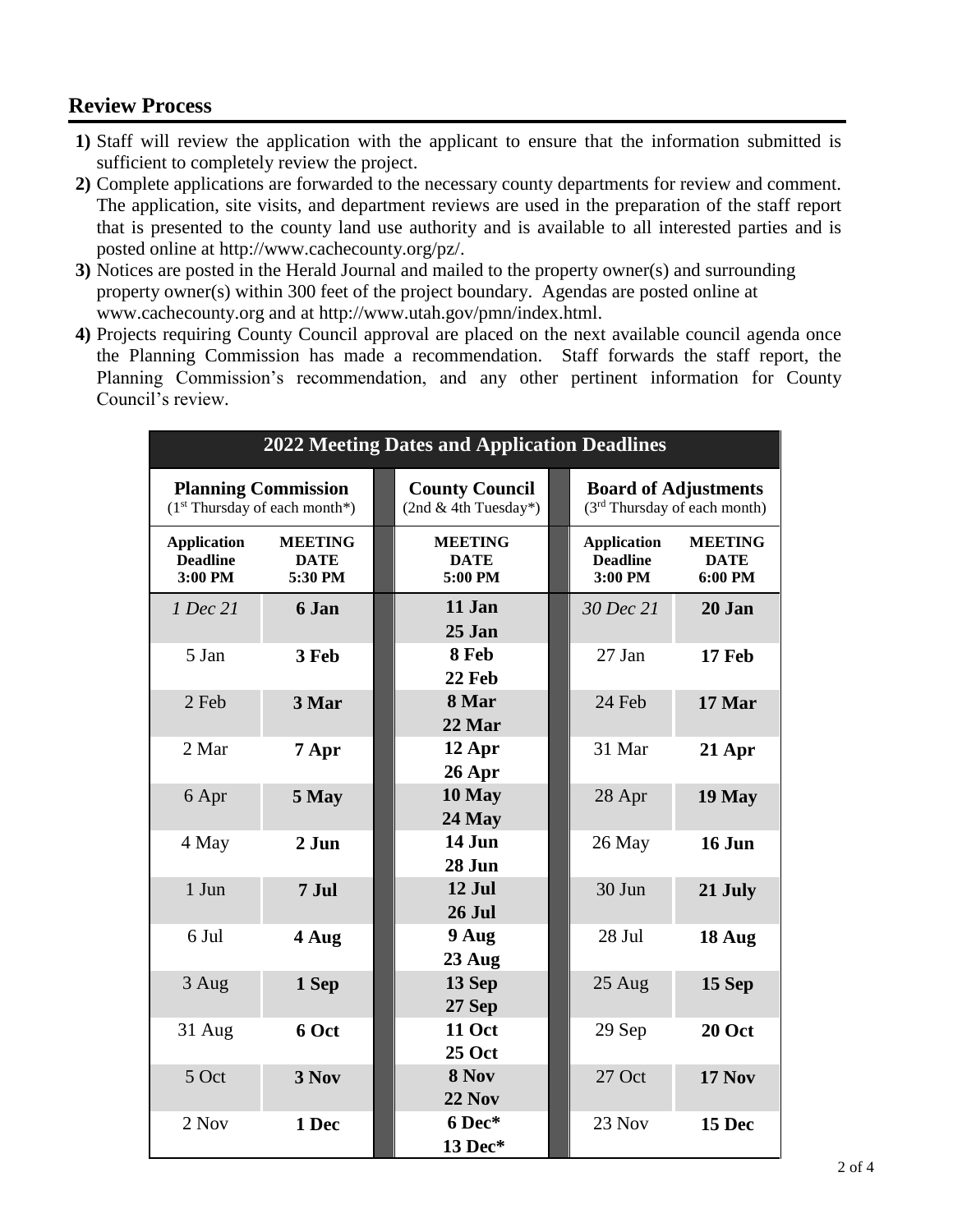### **Conditional Use Permit -** Application Checklist and Acknowledgment

A complete application must include the items noted below unless specified otherwise. Further information may be required by staff, other departments and agencies, and/or the authority that reviews the application based on the proposed use/development.

**1)** □ Completed application form and **non-refundable** review and engineering fees (cash or check): **CUP:** \$600 / **Master Plan - Resort Recreation Development:** \$15,000

### **Fee Amount: \$** \_\_\_\_\_\_\_\_\_

**2)**  $\Box$  The name(s) and full mailing address(es) for all owner(s) of the property.

 $\Box$  If there are multiple owners, provide an additional page that includes this information

- **3)** *If* the owner of record is not the acting agent an agent letter must be included. *Also*, if the owner of record is an LLC, Corporation, or similar, paperwork identifying the owner(s) must be included.
- **4)**  $\Box$  A current letter report from a title company for all parcels, dated no more than 30 days prior to the submittal of the application.
- **5)**  $\Box$  A Letter of Intent (see attached) or Master Plan. A Master Plan is required for projects that require multiple phases and/or longer than 3 years for construction. (Submit a digital pdf copy to: chris.harrild@cachecounty.org)
- **6)**  $\Box$  *If* culinary water is needed, verification of an approved, domestic water right in the owner's name for each lot. (Obtained from the State Water Engineer, State approved culinary water system, or a City/Town)
- **7)**  $\Box$  *If* applicable, a septic tank feasibility letter or copy of septic tank permits for all lots as deemed necessary by the Bear River Health Department.
- **8)**  $\Box$  If the property is contiguous to a municipality, located within an unincorporated island or peninsula, or receiving or proposed to receive services from municipality, provide a letter from the municipality(ies) in regards to annexation of property and also provide documentation of the results of any pre-application conference with municipality officials.

If the cost projection for a commercial or industrial use is greater than \$750,000.00, this qualifies as "Urban Development" as defined by the State - see UCA §10-2-401-1-k and §10- 2-402-5. The affected municipality must consent to the proposed use, or if it objects, the county must respond in writing to the municipalities objection(s).

**9)**  $\Box$  Refer to Title §17.14 of the Cache County Ordinance for additional requirements for any Resort Recreation (RR) Zone development.

### **Acknowledgment**

I, \_\_\_\_\_\_\_\_\_\_\_\_\_\_\_\_\_\_\_\_\_\_\_\_\_\_\_\_\_\_\_\_\_ the undersigned agent and/or owner of the property acknowledge that I have read and understand the information and requirements presented in this application, and that the information I have provided is an accurate and complete description of my proposed use.

\_\_\_\_\_\_\_\_\_\_\_\_\_\_\_\_\_\_\_\_\_\_\_\_\_\_\_\_\_\_\_\_\_\_\_\_\_\_\_\_\_\_\_\_